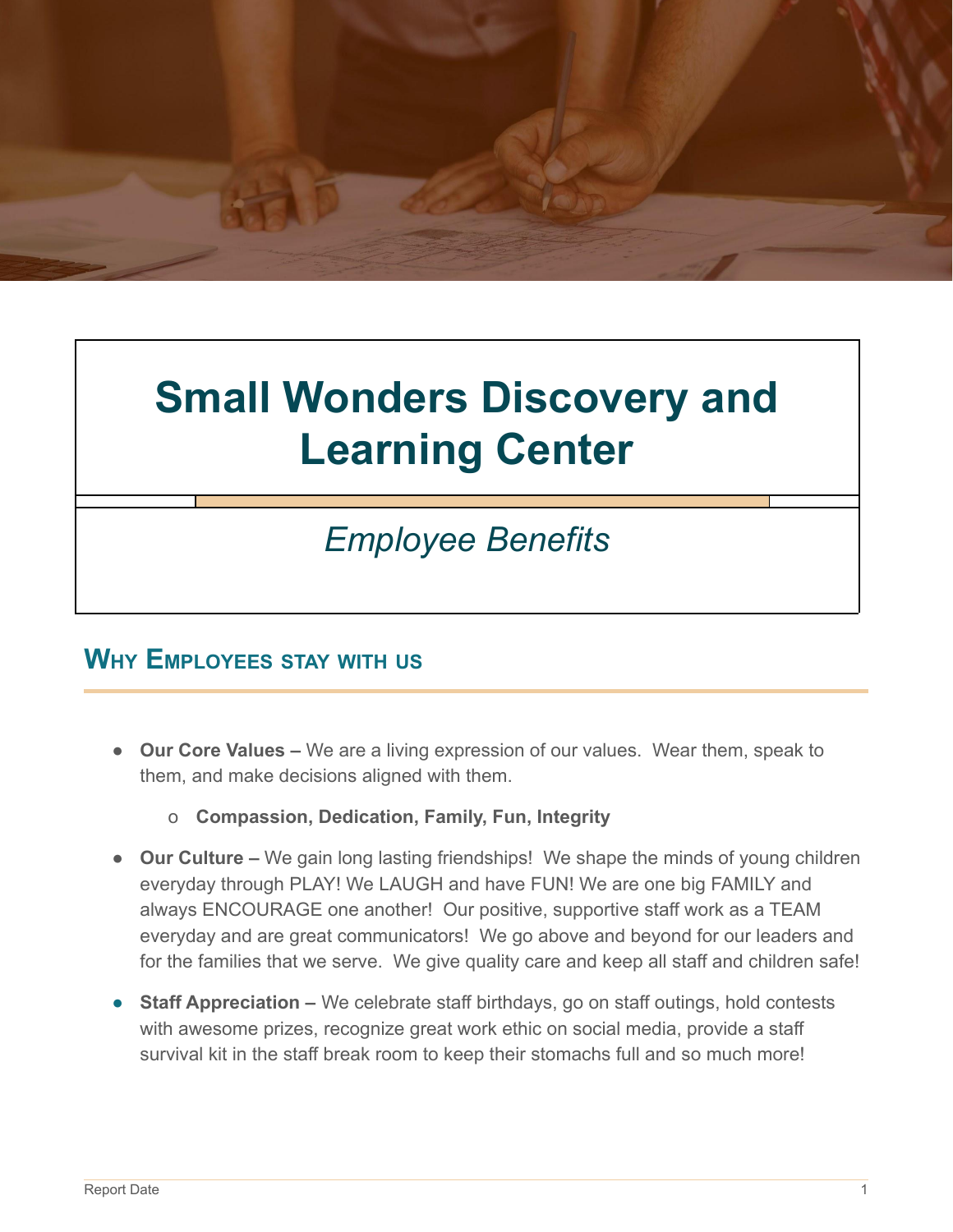#### **SMALL WONDERS DISCOVERY AND LEARNING CENTER**

*Employee Benefits*

- **Supportive Leadership Team –** Our group of supportive leaders will bend over backwards for our staff anyway that we can. We are honest, understanding and are willing to do what it takes to ensure our staff are doing well and have what they need to succeed in their classroom and at their job. Our support staff are always willing to retrain, hear new ideas and improvements within the centers, and are willing to work through any questions or concerns a staff may have.
	- o Owner Leslie Schreiber
	- o Kitchen & CACFP Director Jeff Schreiber
	- o Kitchen Manager Shannon Baker
	- o Executive Administrator Kirsten Mariotti
	- o Human Resource Director Bridget Russell
	- o Educational Specialist Danyell Smith
	- o 5 Center Administrators Kirsten, Marizol, Stephanie, Vicky, Christine
	- o Enrollment Specialist/CACFP Assistant/ Supply Runner Lauren Schreiber
- **Employee Raises –** Raises are considered on a yearly basis according to job performance.
- **Accrued Sick Time –** Accrued sick time is offered to lead teachers and administrators after a 90-day probationary period.
- **● Health Benefits -** Small Wonders pays up to 90% of the premium for employees only through Anthem Blue Cross Blue Shield; spouses and dependents can be added to the coverage, but at the employee's expense. The coverage consists of health, dental, and vision. Full time staff can enroll for benefits during open enrollment periods and after their 90-day probationary period. The childcare staff member must work an average of 32 hours per week.
- **Paid Training Hours -** We pay for your health trainings like CPR/First Aid, Communicable Disease and Child Abuse. Our employees save almost \$200 every 2 years! We allow staff to work on professional development classes on the clock too!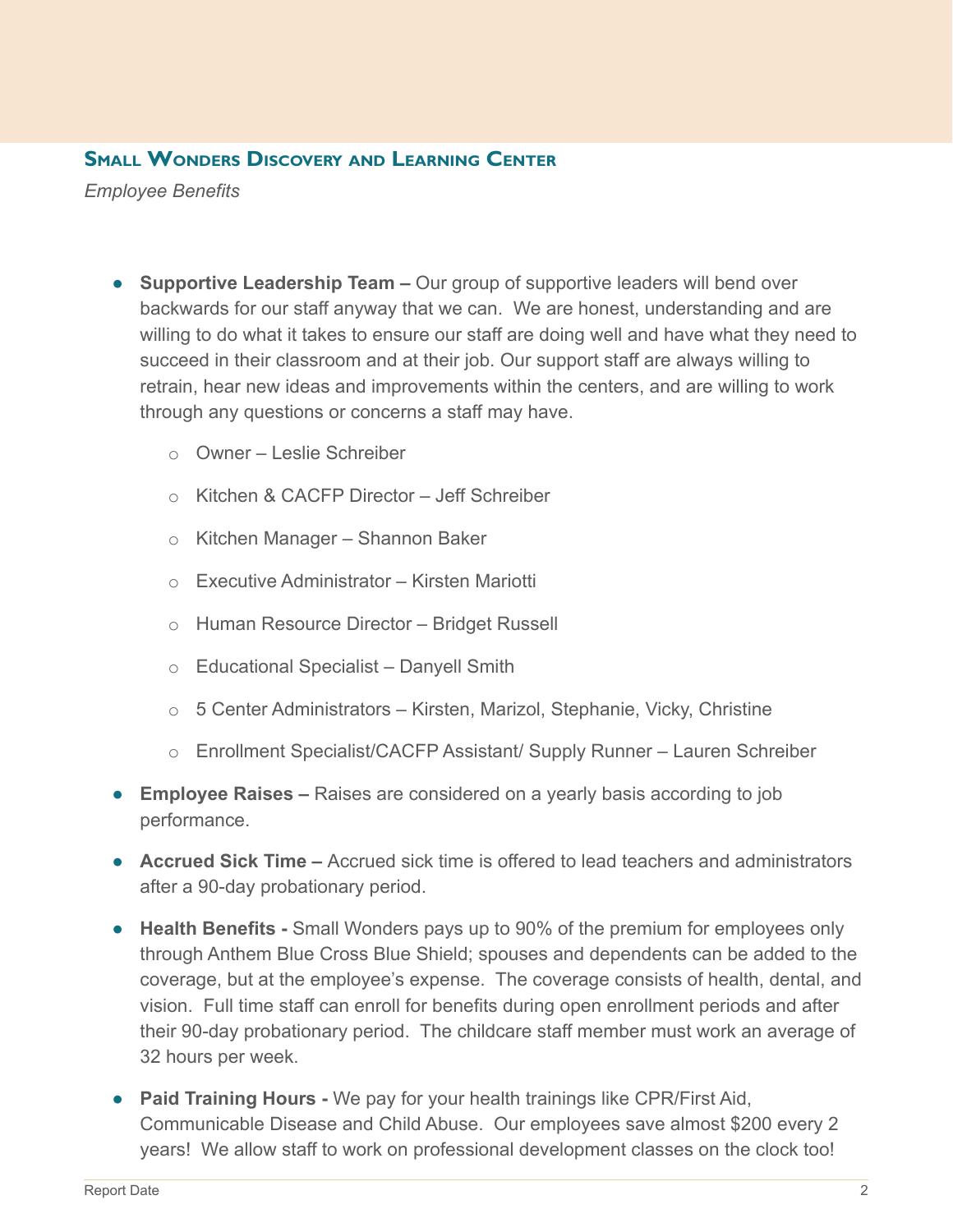#### **SMALL WONDERS DISCOVERY AND LEARNING CENTER**

*Employee Benefits*

- **Paid Lesson Planning -** Our lead teachers are scheduled one hour of paid lesson planning time to ensure all aspects of their job responsibilities are being met.
- **TEACH SCHOLARSHIP –** We encourage staff to apply for the TEACH scholarship to help them achieve their goals of becoming a Lead Teacher with their CDA, AA or BA in ECE. The coursework is all online!
- **Educational Specialist** The ES supports and trains lead teachers. Our lead teachers can meet with our ES to spend time reviewing classroom expectations, our curriculum, lesson plans, and child portfolios. Our ES observes teachers in action to give positive feedback and ideas on enhancing their learning environments.
- **Classroom Supplies** We ensure our teachers have what they need to teach in their classroom! Administrators manage supplies for all lead teachers monthly. We supply art supplies and more! Our centers rotate teaching materials for your classroom between all of our centers. Staff share materials based on themes.
- **Direct Deposit** Employees are paid bi-weekly, making it more convenient on pay day.
- **401K** Staff meeting the qualifying yearly minimum and that meet a weekly hourly average of 32 hours can enroll in November. Small Wonders will match up to 3%.
- **Child Care Discount** It is the perfect career to bring your child to work! Employees are eligible for a childcare discount, based on their work and school hours. The first year you will receive 50% off, the second year is 50% off, the third and fourth year is 75% off, the fifth year and beyond will be free. This will be based on ages and availability. Child tuition is taken directly out of employee paycheck.
- **Flexible Schedule** Our staff have consistent work schedules. Although there may be times when our schedules have to change, we strive to keep consistency for our staff to have a work/life balance. Our administrators are more than willing to work around school schedules, second jobs, vacations, and requested time-off (as needed with notice). Our floater positions can receive more hours each week by having the availability to work as needed in any location.